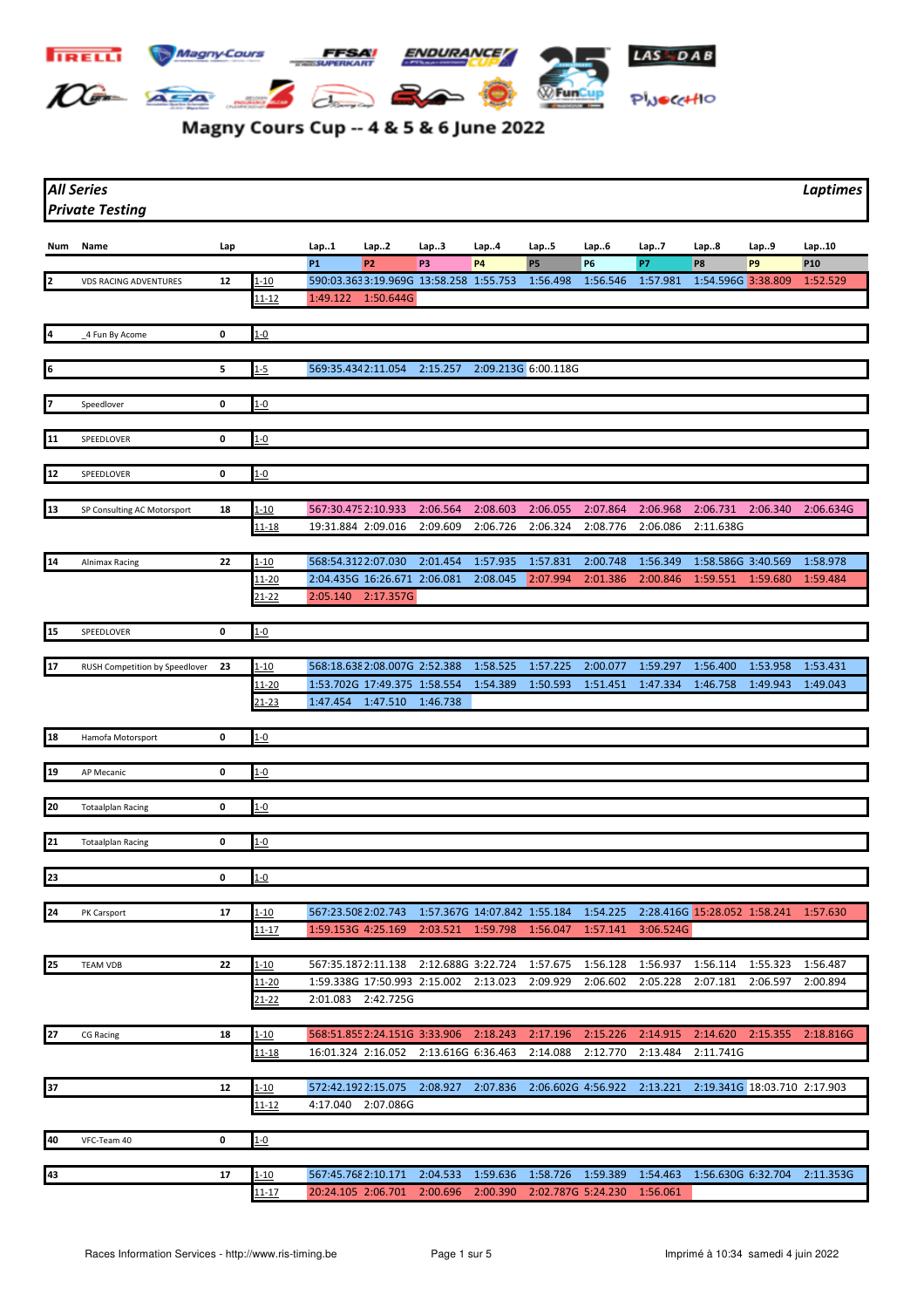| 46  | VFC-les As du Batiment  | 17 | $1 - 10$               | 567:34.250 2:34.159          |           | 2:31.678                     |                    | 2:35.304G 5:03.124 | 2:16.422                               | 2:14.845           | 2:16.237           | 2:16.821G 16:54.920 |           |
|-----|-------------------------|----|------------------------|------------------------------|-----------|------------------------------|--------------------|--------------------|----------------------------------------|--------------------|--------------------|---------------------|-----------|
|     |                         |    | 11-17                  | 2:18.448 2:17.643            |           | 2:18.722                     | 2:14.647G 6:40.344 |                    | 2:20.323                               | 2:17.786           |                    |                     |           |
|     |                         |    |                        |                              |           |                              |                    |                    |                                        |                    |                    |                     |           |
| 52  |                         | 22 | $1 - 10$               | 570:16.3021:53.217           |           | 1:48.763                     | 1:55.053           | 1:46.308           | 1:47.835G 6:16.209                     |                    | 1:45.934           | 1:48.826            | 2:58.773G |
|     |                         |    | $11 - 20$              | 14:44.521 1:54.852           |           | 1:54.416                     | 1:47.113           | 1:49.527           | 1:46.220 1:45.983                      |                    | 1:48.046           | 1:48.203            | 1:48.793  |
|     |                         |    | 21-22                  | 2:16.776                     | 2:00.309G |                              |                    |                    |                                        |                    |                    |                     |           |
|     |                         |    |                        |                              |           |                              |                    |                    |                                        |                    |                    |                     |           |
| 53  | Nice Cars by CG Racing  | 20 | 1-10                   | 569:57.1582:15.875           |           | 2:10.690                     | 2:09.989           | 2:08.560           | 2:11.413G 4:08.771                     |                    | 2:09.638           | 2:09.569G 16:58.147 |           |
|     |                         |    | 11-20                  | 2:13.975                     | 2:10.681  | 2:10.423                     | 2:08.760           | 2:11.643           | 2:07.168                               | 2:09.967           | 2:08.855           | 2:06.904            | 2:39.924G |
|     |                         |    | <u>21-20</u>           |                              |           |                              |                    |                    |                                        |                    |                    |                     |           |
|     |                         |    |                        |                              |           |                              |                    |                    |                                        |                    |                    |                     |           |
| 55  | Q1-Trackracing          | 0  | $1 - 0$                |                              |           |                              |                    |                    |                                        |                    |                    |                     |           |
|     |                         |    |                        |                              |           |                              |                    |                    |                                        |                    |                    |                     |           |
| 57  | QSR Racing              | 0  | $1 - 0$                |                              |           |                              |                    |                    |                                        |                    |                    |                     |           |
|     |                         |    |                        |                              |           |                              |                    |                    |                                        |                    |                    |                     |           |
| 63  | <b>Tip Top Rent</b>     | 0  | $1 - 0$                |                              |           |                              |                    |                    |                                        |                    |                    |                     |           |
|     |                         |    |                        |                              |           |                              |                    |                    |                                        |                    |                    |                     |           |
| 66  |                         | 0  | $1 - 0$                |                              |           |                              |                    |                    |                                        |                    |                    |                     |           |
|     |                         |    |                        |                              |           |                              |                    |                    |                                        |                    |                    |                     |           |
| 69  | MORPHEUS MOTORSPORT     | 10 | $1 - 10$               | 579:36.0132:28.253           |           | 2:17.558                     | 2:20.471           | 2:17.531           | 4:17.247G 21:22.053C 7:58.514          |                    |                    | 2:29.775            | 2:32.660G |
|     |                         |    | 11-10                  |                              |           |                              |                    |                    |                                        |                    |                    |                     |           |
|     |                         |    |                        |                              |           |                              |                    |                    |                                        |                    |                    |                     |           |
| 70  | <b>Simtag Racing</b>    | 0  | $1 - 0$                |                              |           |                              |                    |                    |                                        |                    |                    |                     |           |
|     |                         |    |                        |                              |           |                              |                    |                    |                                        |                    |                    |                     |           |
| 72  |                         | 21 | 1-10                   | 571:50.636 2:01.019          |           | 2:03.079                     | 1:58.789           | 1:58.007           | 1:59.571G 3:44.568                     |                    | 2:06.960           | 2:06.121            | 2:43.991G |
|     |                         |    | $11 - 20$              | 14:15.825 2:07.214           |           | 2:06.973                     | 2:07.098           | 2:03.433           | 2:00.755                               | 2:01.498           | 1:59.330           | 2:02.562            | 2:02.174  |
|     |                         |    | <u> 21-21</u>          | 2:01.850G                    |           |                              |                    |                    |                                        |                    |                    |                     |           |
|     |                         |    |                        |                              |           |                              |                    |                    |                                        |                    |                    |                     |           |
| 78  | <b>Belgium Racing</b>   | 23 | <u>1-10</u>            | 567:26.8721:56.849           |           | 1:49.210                     | 1:48.172           | 1:52.876           | 1:46.233                               | 1:48.283           | 1:48.206G 4:46.586 |                     | 1:56.468  |
|     |                         |    | 11-20                  | 1:55.219                     |           | 2:02.321G 16:06.542 2:02.929 |                    | 2:00.507           | 1:56.151                               | 1:49.942           | 1:56.913           | 1:51.384            | 1:48.216  |
|     |                         |    | 21-23                  | 1:49.506                     | 1:49.787  | 1:56.828G                    |                    |                    |                                        |                    |                    |                     |           |
|     |                         |    |                        |                              |           |                              |                    |                    |                                        |                    |                    |                     |           |
| 83  | <b>VDW Motorsport</b>   | 0  | $1 - 0$                |                              |           |                              |                    |                    |                                        |                    |                    |                     |           |
|     |                         |    |                        |                              |           |                              |                    |                    |                                        |                    |                    |                     |           |
| 88  | <b>WAMB</b>             | 13 | $1 - 10$               | 580:59.3812:16.086           |           | 2:09.913                     | 2:10.718           | 2:08.847           | 2:43.823G 14:41.075 2:09.059           |                    |                    | 2:08.348            | 2:06.755  |
|     |                         |    | 11-13                  | 2:05.407                     | 2:04.407  | 2:09.902G                    |                    |                    |                                        |                    |                    |                     |           |
|     |                         |    |                        |                              |           |                              |                    |                    |                                        |                    |                    |                     |           |
| 94  |                         | 0  | $1 - 0$                |                              |           |                              |                    |                    |                                        |                    |                    |                     |           |
|     |                         |    |                        |                              |           |                              |                    |                    |                                        |                    |                    |                     |           |
| 96  |                         | 10 | $1 - 10$               | 569:37.108 2:08.460          |           | 4:12.019                     | 2:06.154G 3:24.769 |                    | 2:06.652                               |                    |                    |                     |           |
|     |                         |    | $11 - 10$              |                              |           |                              |                    |                    |                                        | 2:06.557           | 2:01.987           | 2:03.134            | 2:44.084G |
|     |                         |    |                        |                              |           |                              |                    |                    |                                        |                    |                    |                     |           |
|     |                         |    |                        |                              |           |                              |                    |                    |                                        |                    |                    |                     |           |
| 97  | <b>Belgium Racing</b>   | 25 | $1 - 10$               | 567:40.9572:07.336           |           | 1:59.137                     | 1:52.140           | 1:52.330           | 1:53.849                               | 1:52.243           | 1:51.459           | 1:48.921            | 1:47.758  |
|     |                         |    | 11-20                  | 1:49.068                     | 1:49.681  | 1:55.382G 16:43.143 2:02.749 |                    |                    | 1:59.942                               | 1:56.163           | 1:50.216           | 1:50.756            | 1:50.665  |
|     |                         |    | 21-25                  | 1:49.818                     | 1:47.957  | 1:50.102                     | 1:50.253           | 2:32.027G          |                                        |                    |                    |                     |           |
|     |                         |    |                        |                              |           |                              |                    |                    |                                        |                    |                    |                     |           |
| 99  |                         | 16 | $1 - 10$               | 570:40.9132:09.859           |           | 2:07.793G 6:29.003           |                    | 2:07.068           | 2:11.377G 5:54.492G 16:21.612 2:08.473 |                    |                    |                     | 2:03.830  |
|     |                         |    | <u> 11-16</u>          | 2:06.377                     | 2:02.271  | 2:01.990                     | 2:03.373           | 2:09.738           | 2:12.796G                              |                    |                    |                     |           |
|     |                         |    |                        |                              |           |                              |                    |                    |                                        |                    |                    |                     |           |
| 101 |                         | 22 | <u>1-10</u>            | 567:40.099 2:14.476          |           | 2:05.342                     | 1:59.209G 3:30.875 |                    | 2:01.379                               | 1:59.413           | 1:58.110           | 1:57.980            | 1:59.209G |
|     |                         |    | <u> 11-20</u>          | 4:49.780G 14:49.777 2:02.400 |           |                              | 2:00.044           | 2:01.788           | 1:58.076                               | 1:58.108           | 1:56.346           | 1:58.584            | 1:56.095  |
|     |                         |    | 21-22                  | 1:56.589                     | 1:56.664  |                              |                    |                    |                                        |                    |                    |                     |           |
|     |                         |    |                        |                              |           |                              |                    |                    |                                        |                    |                    |                     |           |
| 102 |                         | 23 | $1 - 10$               | 567:57.3712:02.114           |           | 1:58.791                     | 1:53.790           | 1:52.538           | 1:51.694                               | 1:56.067           | 1:57.162           | 1:52.607            | 1:48.227  |
|     |                         |    | 11-20                  | 1:48.155                     |           | 1:50.542G 19:25.458 1:59.909 |                    | 1:55.618           | 1:51.447                               | 1:51.963           | 1:53.936           | 1:57.450            | 1:57.432  |
|     |                         |    | <u>21-23</u>           | 1:55.262                     | 1:55.778  | 2:01.998G                    |                    |                    |                                        |                    |                    |                     |           |
|     |                         |    |                        |                              |           |                              |                    |                    |                                        |                    |                    |                     |           |
| 110 | Divoy Racing Team       | 0  | $1 - 0$                |                              |           |                              |                    |                    |                                        |                    |                    |                     |           |
|     |                         |    |                        |                              |           |                              |                    |                    |                                        |                    |                    |                     |           |
| 113 | MORPHEUS MOTORSPORT     | 8  | $1 - 8$                | 607:32.705 2:16.550          |           | 2:15.799G 5:10.190           |                    | 2:19.353           | 2:15.848                               | 2:18.395           | 2:16.081           |                     |           |
|     |                         |    |                        |                              |           |                              |                    |                    |                                        |                    |                    |                     |           |
| 114 | <b>Clubsport Racing</b> | 20 | $1 - 10$               | 568:47.6532:12.084           |           | 2:13.445                     | 2:12.676           | 2:11.853           | 2:10.875                               | 2:11.815G 4:49.542 |                    | 2:12.536            | 2:44.959G |
|     |                         |    | $11 - 20$<br>$21 - 20$ | 14:58.433 2:12.133           |           | 2:11.095                     | 2:09.723           | 2:07.969           | 2:08.333                               | 2:11.355           | 2:09.037           | 2:08.867            | 2:09.500  |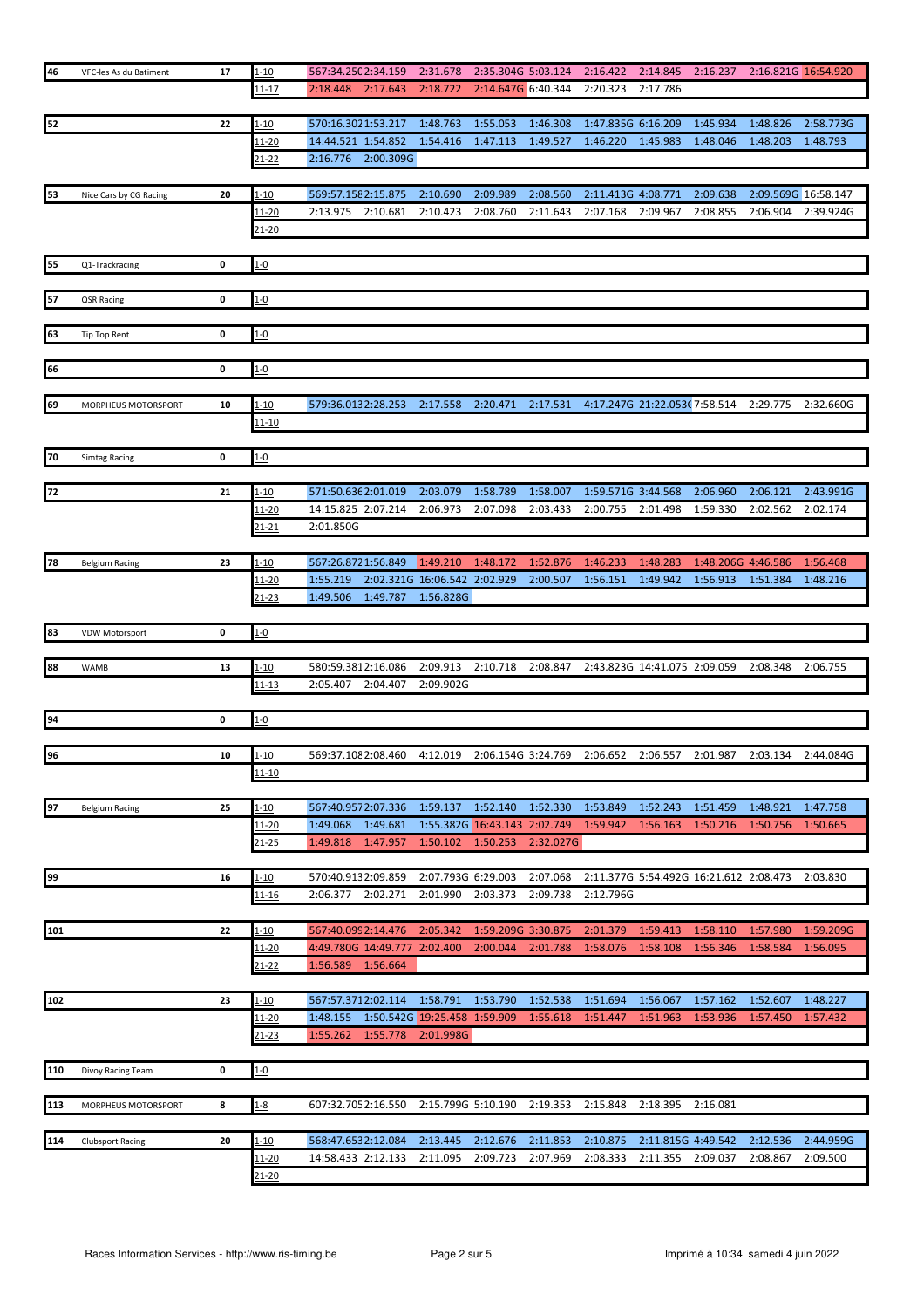| 127 |                                | 0  | $1 - 0$           |                                             |                      |                              |                                |                                         |                      |                              |                                 |                     |
|-----|--------------------------------|----|-------------------|---------------------------------------------|----------------------|------------------------------|--------------------------------|-----------------------------------------|----------------------|------------------------------|---------------------------------|---------------------|
|     |                                |    |                   |                                             |                      |                              |                                |                                         |                      |                              |                                 |                     |
| 153 |                                | 0  | $1 - 0$           |                                             |                      |                              |                                |                                         |                      |                              |                                 |                     |
|     |                                |    |                   |                                             |                      |                              |                                |                                         |                      |                              |                                 |                     |
| 199 | <b>DRM</b> Credeco             | 18 | $1 - 10$          | 575:52.3872:07.382                          | 2:05.453             | 2:04.860                     | 2:05.663                       | 2:04.897                                | 2:07.895             | 2:11.740G 15:57.624 2:07.527 |                                 |                     |
|     |                                |    | <u> 11-18</u>     | 2:06.792<br>2:07.478                        | 2:04.480             | 2:06.160G 3:38.885           |                                | 2:04.746                                | 2:05.011             | 2:07.851G                    |                                 |                     |
|     |                                |    |                   |                                             |                      |                              |                                |                                         |                      |                              |                                 |                     |
| 202 | Russel Racing by NGT           | 0  | $1 - 0$           |                                             |                      |                              |                                |                                         |                      |                              |                                 |                     |
|     |                                | 21 |                   |                                             |                      |                              |                                |                                         |                      |                              |                                 |                     |
| 211 | PK Carsport                    |    | $1 - 10$<br>11-20 | 567:24.078 1:59.409<br>2:02.150<br>2:00.067 | 1:48.084<br>1:49.688 | 1:49.327<br>1:49.529         | 1:49.938G 3:17.107<br>1:47.264 | 1:45.854                                | 1:43.809<br>1:49.663 | 1:46.716<br>1:54.236         | 1:51.394G 23:14.804<br>1:49.016 | 1:47.950            |
|     |                                |    | $21 - 21$         | 1:52.491G                                   |                      |                              |                                |                                         |                      |                              |                                 |                     |
|     |                                |    |                   |                                             |                      |                              |                                |                                         |                      |                              |                                 |                     |
| 217 | <b>Clubsport Racing</b>        | 19 | $1 - 10$          | 569:44.5272:23.666                          | 2:14.469             | 2:15.435                     | 2:11.282                       | 2:11.171                                | 2:12.749             | 2:11.338                     |                                 | 2:11.632G 4:48.125G |
|     |                                |    | 11-19             | 14:32.727 2:18.150                          | 2:16.278             | 2:13.957G 4:03.731           |                                | 2:10.846                                | 2:11.013             | 2:11.603                     | 2:10.594                        |                     |
|     |                                |    |                   |                                             |                      |                              |                                |                                         |                      |                              |                                 |                     |
| 254 | <b>VFC-DPW Racing</b>          | 19 | $1 - 10$          | 567:28.290 2:27.266                         | 2:19.958             | 2:17.845                     | 2:17.231                       | 2:18.652                                | 2:20.035G 4:48.027   |                              | 2:19.664                        | 2:24.158G           |
|     |                                |    | <u>11-19</u>      | 15:29.571 2:17.736                          | 2:20.196             | 2:15.109G 3:31.134           |                                | 2:24.443                                | 2:22.410             | 2:19.616                     | 2:19.290                        |                     |
|     |                                |    |                   |                                             |                      |                              |                                |                                         |                      |                              |                                 |                     |
| 260 | Mc Donalds Racing by Comtoyou  | 20 | $1 - 10$          | 568:17.8272:19.567                          | 2:14.900G 3:47.945   |                              | 2:40.976                       | 2:16.814                                | 2:15.954             | 2:12.232                     | 2:15.710G 17:50.066             |                     |
|     |                                |    | 11-20             | 2:12.058<br>2:09.032                        | 2:10.056             | 2:07.613                     | 2:07.626                       | 2:08.250                                | 2:06.527             | 2:08.163                     | 2:08.000                        | 2:18.102G           |
|     |                                |    | 21-20             |                                             |                      |                              |                                |                                         |                      |                              |                                 |                     |
|     |                                |    |                   |                                             |                      |                              |                                |                                         |                      |                              |                                 |                     |
| 278 | Acome Racing by AP             | 0  | $1 - 0$           |                                             |                      |                              |                                |                                         |                      |                              |                                 |                     |
|     |                                |    |                   |                                             |                      |                              |                                |                                         |                      |                              |                                 |                     |
| 280 | Socardenne Milo                | 0  | $1 - 0$           |                                             |                      |                              |                                |                                         |                      |                              |                                 |                     |
|     |                                |    |                   |                                             |                      |                              |                                |                                         |                      |                              |                                 |                     |
| 283 | Allure Team                    | 18 | 1-10              | 568:25.650 2:16.203                         | 2:13.772G 5:08.657   |                              | 2:07.959                       | 2:07.781                                | 2:07.803             | 2:11.912G 20:03.086(3:37.860 |                                 |                     |
|     |                                |    | $11 - 18$         | 2:14.972<br>2:12.234                        | 2:11.345             | 2:12.155                     | 2:11.381                       | 2:11.897                                | 2:11.499             | 3:02.423G                    |                                 |                     |
|     |                                |    |                   |                                             |                      |                              |                                |                                         |                      |                              |                                 |                     |
| 284 | Standwork by AC Motorsport     | 13 | $1 - 10$          | 568:30.7752:18.333                          | 2:11.497             |                              |                                | 2:11.226G 14:19.353C 16:50.659 2:15.906 |                      | 2:17.358                     | 2:13.201                        | 2:10.457            |
|     |                                |    | 11-13             | 2:09.488<br>2:10.262                        | 2:13.165G            |                              |                                |                                         |                      |                              |                                 |                     |
|     |                                |    |                   |                                             |                      |                              |                                |                                         |                      |                              |                                 |                     |
| 288 | <b>TCL Motorsport</b>          | 0  | $1 - 0$           |                                             |                      |                              |                                |                                         |                      |                              |                                 |                     |
| 290 |                                | 18 | 1-10              | 571:56.6742:16.295                          | 2:10.893             | 2:06.984                     | 2:07.681                       | 2:05.795G 5:08.406                      |                      | 2:05.826                     | 2:56.472G 13:23.419             |                     |
|     | Herock By Comtoyou Racing      |    | 11-18             | 2:06.504<br>2:05.867                        | 2:06.296G 6:18.741   |                              | 2:10.246                       | 2:06.680                                | 2:06.033             | 2:14.187G                    |                                 |                     |
|     |                                |    |                   |                                             |                      |                              |                                |                                         |                      |                              |                                 |                     |
| 291 | <b>PVT With Allure</b>         | 18 | $1 - 10$          | 569:54.1542:14.366                          | 2:10.877             | 2:09.522G 8:39.624           |                                | 2:15.763                                | 2:15.699             | 3:03.217G 14:03.102 2:08.162 |                                 |                     |
|     |                                |    | $11 - 18$         | 2:09.219 2:06.891G 3:33.873                 |                      | 2:08.887                     | 2:09.065                       | 2:11.333                                | 2:09.503             | 2:13.408G                    |                                 |                     |
|     |                                |    |                   |                                             |                      |                              |                                |                                         |                      |                              |                                 |                     |
| 299 | <b>Belgium Racing</b>          | 26 | $1 - 10$          | 568:05.5942:12.153                          | 1:52.066             | 1:48.896                     | 1:53.042                       | 1:46.108                                | 1:47.449             | 1:46.003                     | 1:44.327                        | 1:43.923            |
|     |                                |    | 11-20             | 1:48.223<br>1:46.539                        | 1:45.913             | 2:35.260G 14:19.056 1:56.997 |                                |                                         | 1:55.786             | 1:50.354                     | 1:52.422                        | 1:48.125            |
|     |                                |    | 21-26             | 1:49.403<br>1:48.094                        | 1:50.540             | 1:51.912                     | 1:49.827                       | 1:57.437G                               |                      |                              |                                 |                     |
|     |                                |    |                   |                                             |                      |                              |                                |                                         |                      |                              |                                 |                     |
| 315 | Fun 4 Racers By Comtoyou       | 16 | $1 - 10$          | 577:14.669 2:21.905                         | 2:17.132             | 2:17.376G 4:24.859           |                                | 2:17.259G 15:26.277 2:16.331            |                      |                              | 2:14.332                        | 2:13.674G           |
|     |                                |    | $11 - 16$         | 3:29.049<br>2:11.492                        | 2:11.698             | 2:10.990                     | 2:10.297                       | 2:12.627G                               |                      |                              |                                 |                     |
|     |                                |    |                   |                                             |                      |                              |                                |                                         |                      |                              |                                 |                     |
| 316 | <b>Currus Racing</b>           | 18 | $1 - 10$          | 568:18.096 2:20.822                         | 2:19.885G 3:39.758   |                              | 2:14.967                       | 2:15.746G 3:33.659                      |                      | 2:14.466                     | 2:13.780G 17:09.851             |                     |
|     |                                |    | $11 - 18$         | 2:18.093<br>2:15.606G 3:45.271              |                      | 2:14.165                     | 2:12.812G 4:20.756             |                                         | 2:20.229             | 2:56.687G                    |                                 |                     |
|     |                                |    |                   |                                             |                      |                              |                                |                                         |                      |                              |                                 |                     |
| 355 | Publincentive by Leader Racing | 19 | $1 - 10$          | 571:05.1212:21.947                          | 2:19.369             | 2:23.223                     | 2:16.492                       | 2:11.919                                | 2:14.452G 4:49.634   |                              | 2:45.146G 14:30.958             |                     |
|     |                                |    | 11-19             | 2:18.768<br>2:15.685                        | 2:14.725             | 2:15.619                     | 2:13.251                       | 2:15.318                                | 2:13.081             | 2:13.784                     | 2:17.159G                       |                     |
|     |                                |    |                   |                                             |                      |                              |                                |                                         |                      |                              |                                 |                     |
| 356 | Drive4Fun by Milo              | 21 | $1 - 10$          | 567:37.5532:13.287                          | 2:11.490             | 2:08.421G 3:55.261           |                                | 2:09.162                                | 2:09.723G 3:23.226   |                              | 2:07.641                        | 2:07.198            |
|     |                                |    | 11-20             | 3:21.939G 13:18.860 2:16.656                |                      | 2:16.770                     | 2:13.119G 3:21.327             |                                         | 2:10.347             | 2:10.711                     | 2:11.449                        | 2:11.479            |
|     |                                |    | 21-21             | 2:27.041G                                   |                      |                              |                                |                                         |                      |                              |                                 |                     |
|     |                                |    |                   |                                             |                      |                              |                                |                                         |                      |                              |                                 |                     |
| 365 | Carpass LRE By DRM             | 20 | $1 - 10$          | 568:46.2422:10.293                          | 2:09.655             | 2:10.617G 4:22.652           |                                | 2:10.293                                | 2:07.040             | 2:07.447                     | 2:06.868                        | 2:14.240G           |
|     |                                |    | 11-20             | 16:12.359 2:13.119                          | 2:12.507             | 2:10.481                     | 2:09.046                       | 2:10.250                                | 2:09.998             | 2:10.231                     | 2:10.228                        | 2:09.044            |
|     |                                |    | $21 - 20$         |                                             |                      |                              |                                |                                         |                      |                              |                                 |                     |
|     |                                |    |                   |                                             |                      |                              |                                |                                         |                      |                              |                                 |                     |
| 377 | Mazuin Sport (437)             | 14 | $1 - 10$          | 571:57.7032:08.333                          | 2:06.790             | 2:07.733                     |                                | 2:06.487G 5:49.170                      | 2:07.336             | 2:12.262G 16:02.973 2:07.427 |                                 |                     |
|     |                                |    | <u>11-14</u>      | 2:06.057<br>2:09.191                        |                      | 2:06.596G 4:44.059G          |                                |                                         |                      |                              |                                 |                     |
| 399 |                                | 21 |                   | 569:37.6042:08.379                          | 2:07.384             | 2:08.525                     | 2:08.082                       | 2:07.970                                |                      |                              |                                 |                     |
|     | <b>DRM Materne</b>             |    | $1 - 10$          |                                             |                      |                              |                                |                                         | 2:07.629             | 2:06.641G 4:34.411           |                                 | 2:37.100G           |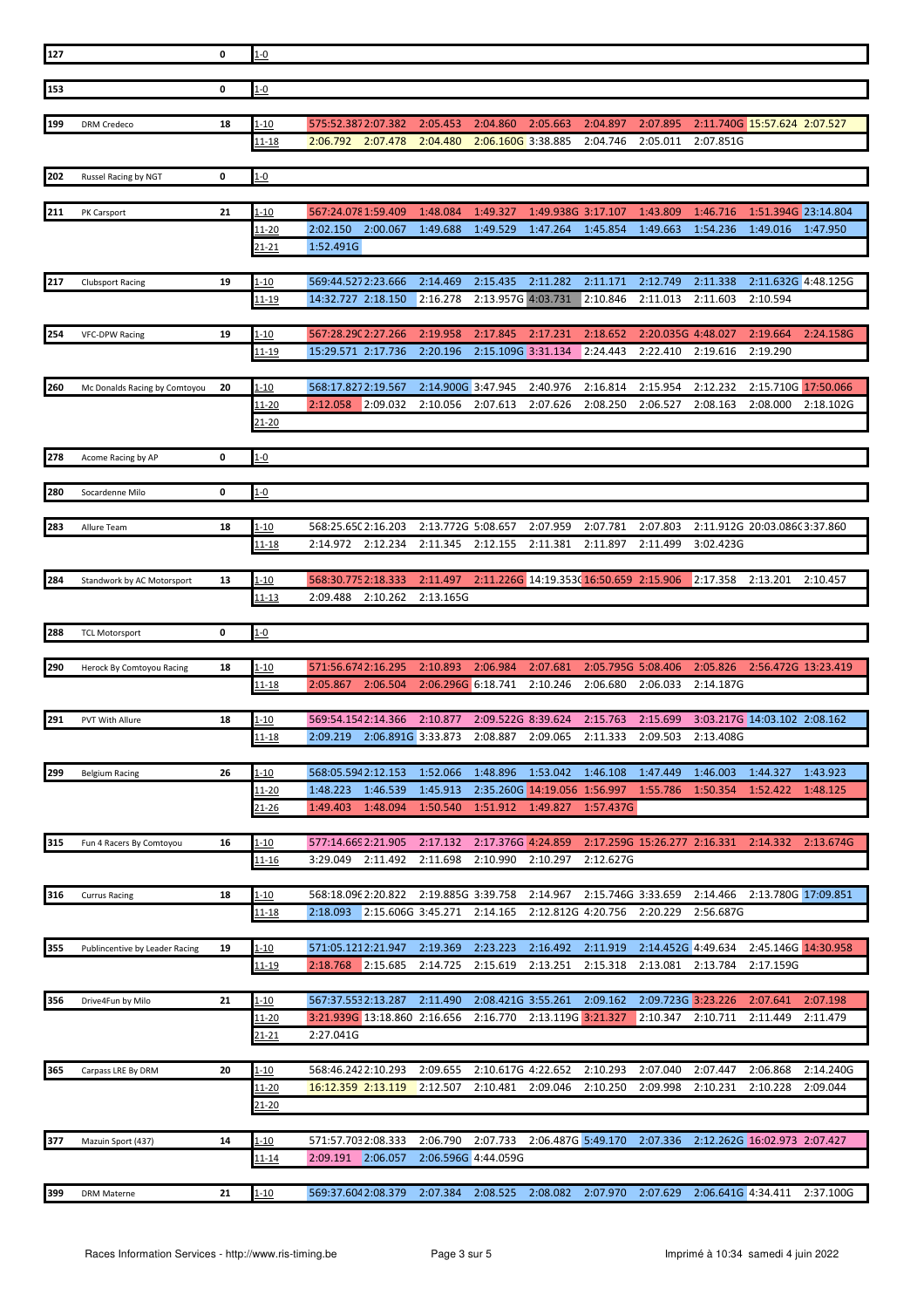|     |                                |    | <u> 11-20</u>                | 14:47.971 2:12.017 2:12.991 2:10.952 2:08.523 2:08.021 2:10.791 2:09.181 2:07.399 |          |                              |                    |          |                              |                      |                              | 2:09.063            |
|-----|--------------------------------|----|------------------------------|-----------------------------------------------------------------------------------|----------|------------------------------|--------------------|----------|------------------------------|----------------------|------------------------------|---------------------|
|     |                                |    | $21 - 21$                    | 2:45.982G                                                                         |          |                              |                    |          |                              |                      |                              |                     |
|     |                                |    |                              |                                                                                   |          |                              |                    |          |                              |                      |                              |                     |
| 415 | <b>Clubsport Racing</b>        | 21 | 1-10                         | 568:44.7552:10.865                                                                | 2:08.856 | 2:08.650                     | 2:09.774           | 2:11.375 | 2:07.876                     | 2:10.028             |                              | 2:07.598G 4:26.493G |
|     |                                |    | <u> 11-20</u>                | 15:46.520 2:09.648<br>2:09.110G                                                   | 2:07.353 | 2:07.264                     | 2:07.562           | 2:07.243 | 2:06.668                     | 2:06.855             | 2:06.922                     | 2:05.932            |
|     |                                |    | 21-21                        |                                                                                   |          |                              |                    |          |                              |                      |                              |                     |
| 421 |                                | 18 | $1 - 10$                     | 568:23.029 2:22.127                                                               | 2:10.769 | 2:11.611                     | 2:20.025G 6:52.064 |          | 2:32.997                     | 2:32.306             | 2:48.822G 16:28.145          |                     |
|     |                                |    | 11-18                        | 2:29.033<br>2:14.595                                                              | 2:05.681 | 2:07.290                     | 2:05.893           | 2:06.937 | 2:02.737                     | 2:11.102G            |                              |                     |
|     |                                |    |                              |                                                                                   |          |                              |                    |          |                              |                      |                              |                     |
| 426 | AP By Acome                    | 0  | $1 - 0$                      |                                                                                   |          |                              |                    |          |                              |                      |                              |                     |
|     |                                |    |                              |                                                                                   |          |                              |                    |          |                              |                      |                              |                     |
| 444 |                                | 0  | $1 - 0$                      |                                                                                   |          |                              |                    |          |                              |                      |                              |                     |
| 463 | M3M                            | 0  | $1 - 0$                      |                                                                                   |          |                              |                    |          |                              |                      |                              |                     |
|     |                                |    |                              |                                                                                   |          |                              |                    |          |                              |                      |                              |                     |
| 465 | Compact Machinery by Leader(28 | 20 | <u>1-10</u>                  | 569:23.0642:12.481                                                                | 2:09.548 | 2:12.058                     | 2:09.918           |          | 2:08.774G 4:45.733           | 2:07.734             | 2:09.948                     | 4:07.370G           |
|     |                                |    | $11 - 20$                    | 13:15.089 2:11.047                                                                | 2:13.991 | 2:09.855                     | 2:08.012           | 2:07.499 | 2:06.806                     | 2:09.770             | 2:09.533                     | 2:08.455            |
|     |                                |    | <u>21-20</u>                 |                                                                                   |          |                              |                    |          |                              |                      |                              |                     |
| 469 | Allure Team                    | 0  |                              |                                                                                   |          |                              |                    |          |                              |                      |                              |                     |
|     |                                |    | $1 - 0$                      |                                                                                   |          |                              |                    |          |                              |                      |                              |                     |
| 470 | Stevens Motorsport             | 0  | $1 - 0$                      |                                                                                   |          |                              |                    |          |                              |                      |                              |                     |
|     |                                |    |                              |                                                                                   |          |                              |                    |          |                              |                      |                              |                     |
| 477 | DRM Autographe                 | 19 | <u>1-10</u>                  | 575:30.330 2:10.285                                                               | 2:04.797 | 2:04.619                     | 2:05.655           | 2:06.310 | 2:03.912                     |                      | 2:05.211G 16:05.690 2:04.869 |                     |
|     |                                |    | 11-19                        | 2:05.053<br>2:05.181                                                              | 2:04.185 |                              | 2:03.411G 3:12.364 | 2:04.025 | 2:04.276                     | 2:06.000             | 2:46.449G                    |                     |
|     |                                | 13 |                              | 576:01.2322:15.466                                                                |          |                              |                    |          |                              | 2:05.531G 5:48.733   |                              |                     |
| 480 | Milo Tourneur                  |    | <u>1-10</u><br><u> 11-13</u> | 4:03.068 2:05.307                                                                 | 2:04.770 | 2:13.505G 3:25.806           |                    |          | 2:09.489G 20:10.725 2:07.013 |                      |                              | 2:04.993G           |
|     |                                |    |                              |                                                                                   |          |                              |                    |          |                              |                      |                              |                     |
| 486 | Mazuin Sport                   | 19 | $1 - 10$                     | 570:14.9432:10.779                                                                | 2:06.687 | 2:06.323                     | 2:06.835           | 2:06.947 |                              | 2:06.330G 6:07.032   |                              | 2:35.954G 14:57.958 |
|     |                                |    | 11-19                        | 2:11.533 2:08.584                                                                 | 2:12.071 |                              | 2:06.7116 3:38.867 | 2:08.716 | 2:05.132                     | 2:05.365             | 2:06.332G                    |                     |
|     |                                |    |                              |                                                                                   |          |                              |                    |          |                              |                      |                              |                     |
| 487 | AC Motorsport                  | 20 | 1-10                         | 567:46.426 2:12.369                                                               | 2:10.181 | 2:11.104                     | 2:07.427G 3:52.643 | 2:09.703 | 2:08.460<br>2:10.901         | 2:07.583<br>2:10.195 |                              | 2:07.153G 3:59.231G |
|     |                                |    | 11-20<br><u>21-20</u>        | 15:39.668 2:15.961                                                                | 2:12.506 |                              | 2:09.084G 3:41.521 |          |                              |                      | 2:09.985                     | 2:21.809G           |
|     |                                |    |                              |                                                                                   |          |                              |                    |          |                              |                      |                              |                     |
| 489 | Milo Racing HHH                | 20 | <u>1-10</u>                  | 568:20.308 2:14.026                                                               | 2:12.150 | 2:11.423                     | 2:10.481           | 2:08.849 | 2:08.003                     | 2:12.607             | 2:09.372                     | 2:07.629            |
|     |                                |    | $11 - 20$                    | 2:07.312                                                                          |          | 3:19.001G 13:18.255 2:08.358 | 2:07.985           | 2:09.396 | 2:08.425                     | 2:05.991             | 2:05.436                     | 2:05.339G           |
|     |                                |    | $21 - 20$                    |                                                                                   |          |                              |                    |          |                              |                      |                              |                     |
| 500 |                                | 0  |                              |                                                                                   |          |                              |                    |          |                              |                      |                              |                     |
|     | Pyrat By Acome                 |    | $1 - 0$                      |                                                                                   |          |                              |                    |          |                              |                      |                              |                     |
| 510 | Divoy Racing Team              | 12 | 1-10                         | 572:21.4432:15.439                                                                | 2:11.592 |                              | 2:14.258G 5:44.799 | 2:24.277 | 2:17.295                     |                      | 2:53.402G 15:06.282 2:23.785 |                     |
|     |                                |    | 11-12                        | 2:19.214<br>2:15.819G                                                             |          |                              |                    |          |                              |                      |                              |                     |
|     |                                |    |                              |                                                                                   |          |                              |                    |          |                              |                      |                              |                     |
| 563 | <b>Leader Racing</b>           | 18 | $1 - 10$                     | 569:52.3432:13.091                                                                | 2:09.224 | 2:08.920                     | 2:09.004G 3:45.430 |          |                              | 2:09.872G 4:40.060   | 2:37.042G 17:25.805          |                     |
|     |                                |    | <u> 11-18</u>                | 2:09.915<br>2:12.665                                                              | 2:09.803 | 2:08.889                     | 2:10.204           | 2:07.969 | 2:09.038                     | 2:07.569             |                              |                     |
| 570 |                                | 8  | $1 - 8$                      | 593:19.265 14:08.249 2:24.322                                                     |          | 2:17.821                     | 2:20.879G 6:35.263 |          | 2:34.990                     | 2:30.189             |                              |                     |
|     |                                |    |                              |                                                                                   |          |                              |                    |          |                              |                      |                              |                     |
| 777 |                                | 0  | $1 - 0$                      |                                                                                   |          |                              |                    |          |                              |                      |                              |                     |
|     |                                |    |                              |                                                                                   |          |                              |                    |          |                              |                      |                              |                     |
| 911 |                                | 20 | $1 - 10$                     | 569:43.5432:10.282                                                                | 2:02.070 | 2:02.492                     | 2:03.511           | 1:58.452 | 2:01.875G 6:44.225           |                      |                              | 2:09.094G 16:36.233 |
|     |                                |    | 11-20<br>21-20               | 1:59.091<br>2:01.051                                                              | 1:57.531 | 1:59.884                     | 1:56.165           | 1:58.211 | 1:56.397                     | 1:57.879             | 2:00.107                     | 2:13.356G           |
|     |                                |    |                              |                                                                                   |          |                              |                    |          |                              |                      |                              |                     |
| 982 | PG Motorsport                  | 20 | $1 - 10$                     | 569:16.1832:06.385                                                                | 2:00.975 | 1:59.195                     | 2:01.711           | 2:00.245 | 2:01.775                     | 1:57.711             | 1:56.325                     | 1:57.606            |
|     |                                |    | 11-20                        | 1:59.407G 18:06.502 1:55.405                                                      |          | 1:58.006                     | 1:55.579           | 1:55.992 | 1:59.308G 4:26.946           |                      | 1:57.997                     | 1:56.019G           |
|     |                                |    | 21-20                        |                                                                                   |          |                              |                    |          |                              |                      |                              |                     |
|     |                                |    |                              |                                                                                   |          |                              |                    |          |                              |                      |                              |                     |
| 993 |                                | 17 | $1 - 10$                     | 569:47.4652:06.747                                                                | 1:59.897 | 1:58.861                     | 1:54.289           | 1:52.722 | 1:53.873                     | 1:55.758             | 1:55.198G 20:41.366          |                     |
|     |                                |    | <u> 11-17</u>                | 1:57.023<br>2:18.008                                                              | 1:55.072 | 2:03.798                     | 1:55.189           | 1:55.405 | 1:52.924G                    |                      |                              |                     |
| 996 | PG Motorsport                  | 22 | $1 - 10$                     | 568:43.886 2:14.312                                                               | 2:08.791 | 2:02.526                     | 1:59.355           | 2:00.696 | 1:59.100                     | 2:02.523             | 1:58.790                     | 2:01.062            |
|     |                                |    | 11-20                        | 2:00.434 2:57.051G 15:28.876 2:06.403                                             |          |                              | 2:05.856           | 2:01.811 | 2:05.799                     | 2:04.806             | 2:01.732                     | 2:00.271            |